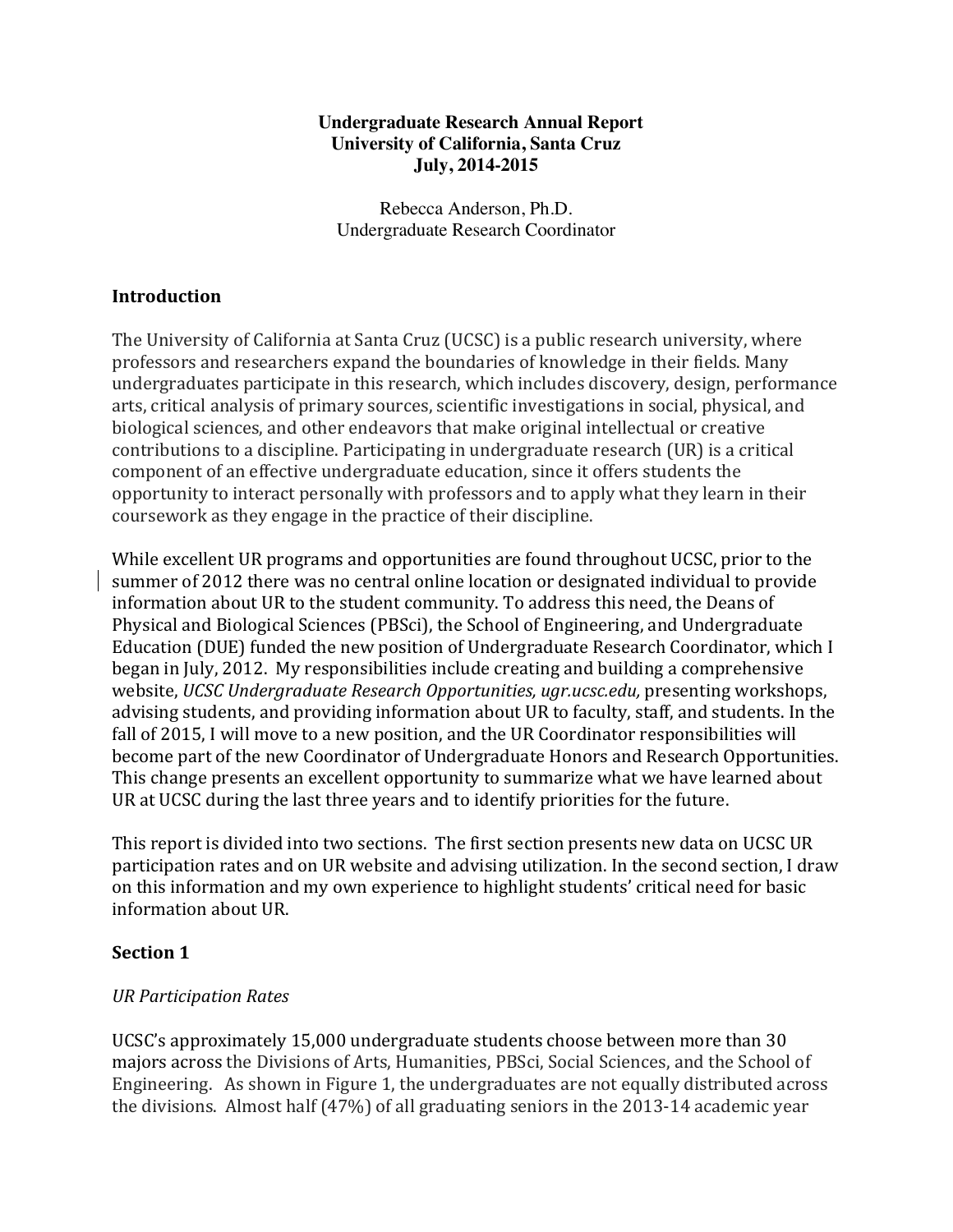earned degrees from Social Sciences, while approximately (23%) earned degrees from PBSci. A much smaller fraction of graduating seniors earned degrees in the Humanities  $(14\%)$ , Arts  $(9\%)$ , or Engineering  $(7\%)$ .



Figure 1. Graduating seniors by division in academic year 2013-14. Values are rounded to the nearest whole number.

Since I began this position, I have been working to rigorously quantify UCSC students' UR participation rates. Answering this apparently simple question is actually quite challenging. One source of reliable data about students is the University of California Undergraduate Experience Survey (UCUES), an online census survey administered every other spring quarter that asks undergraduates about their academic and extra-curricular activities. To investigate UR participation rates and how they varied across demographic groups, Dr. Sher analyzed graduating seniors' responses to the 2010 and 2012 UCUES; the results were reported in the UCSC Undergraduate Research Annual Report, July 1, 2012-July 1, 2013.

The analysis suggested that about 60% of UCSC graduating seniors participated in UR, as defined in the report, though participation rates between groups varied widely. For example, reported participation rates among the UCSC divisions were higher for students in Arts and SOE (74% in Arts and 67% in SOE) relative to Social Sciences and PBSci (about 58% and 60% respectively) and a lower proportion in the Humanities (54%). In addition, the survey data indicated that UR participation rates were significantly higher for graduating seniors who entered UCSC as frosh than for those who entered as junior transfer students  $(60\%$  and  $50\%$ , respectively; Chi-square test, p<.01).

Data source: http://planning.ucsc.edu/irps/studentDegrees.asp. Most Current Academic Year, 3-Quarter-Average of Undergraduate Majors, Declared & Proposed Major Fraction for current academic year, retrieved 8/21/15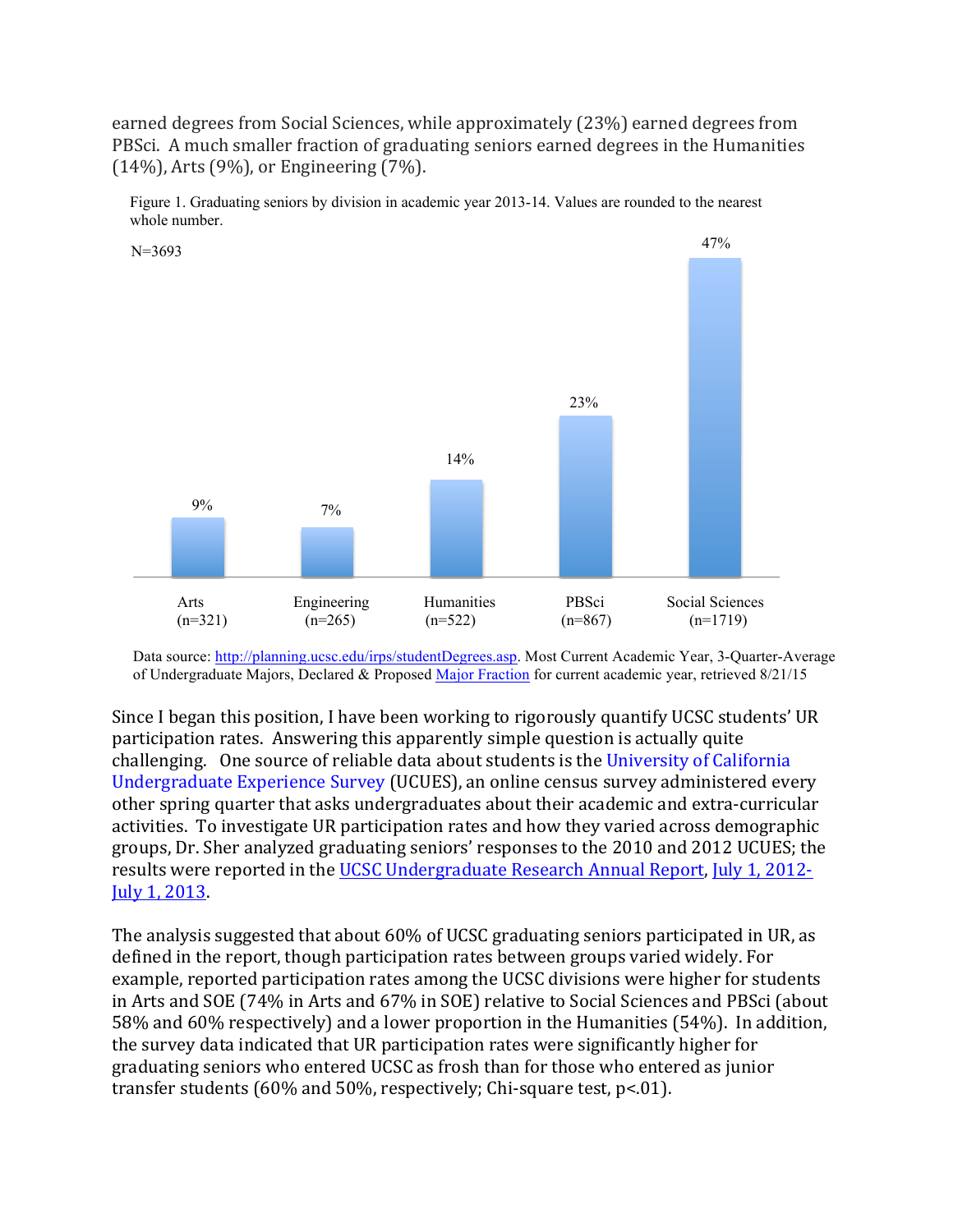While these data provided a reasonable first approximation of UR participation rates, we were concerned that there was not a clear definition of UR in the survey, and students in each division might interpret the questions differently. To further investigate UR participation rates, I collaborated with Dr. Sher and Dr. Richard Hughey, the DUE, to add a question to the UCSC portion of the 2014 UCUES. The new question clearly defined UR and asked if the student had participated in research or a creative activity under the supervision of a professor or had assisted a professor in his or her research or creative activity. The analysis focused on graduating seniors and investigated the role of the students' division, transfer status (if a student entered UCSC as a frosh or junior transfer), and first generation status (if a student was the first in his or her family to complete a degree at a 4 year university). The results are presented in the Report on Undergraduate Research from the 2014 UC Undergraduate Experience Survey. The following figures show graduating seniors' participation in research or creative projects under faculty guidance by division (Figure 2), by transfer status (Figure 3) and by first generation status (Figure 4) as reported on the 2014 UCUES survey.

Figure 2. Graduating seniors who participated in research or creative projects under faculty guidance by division.

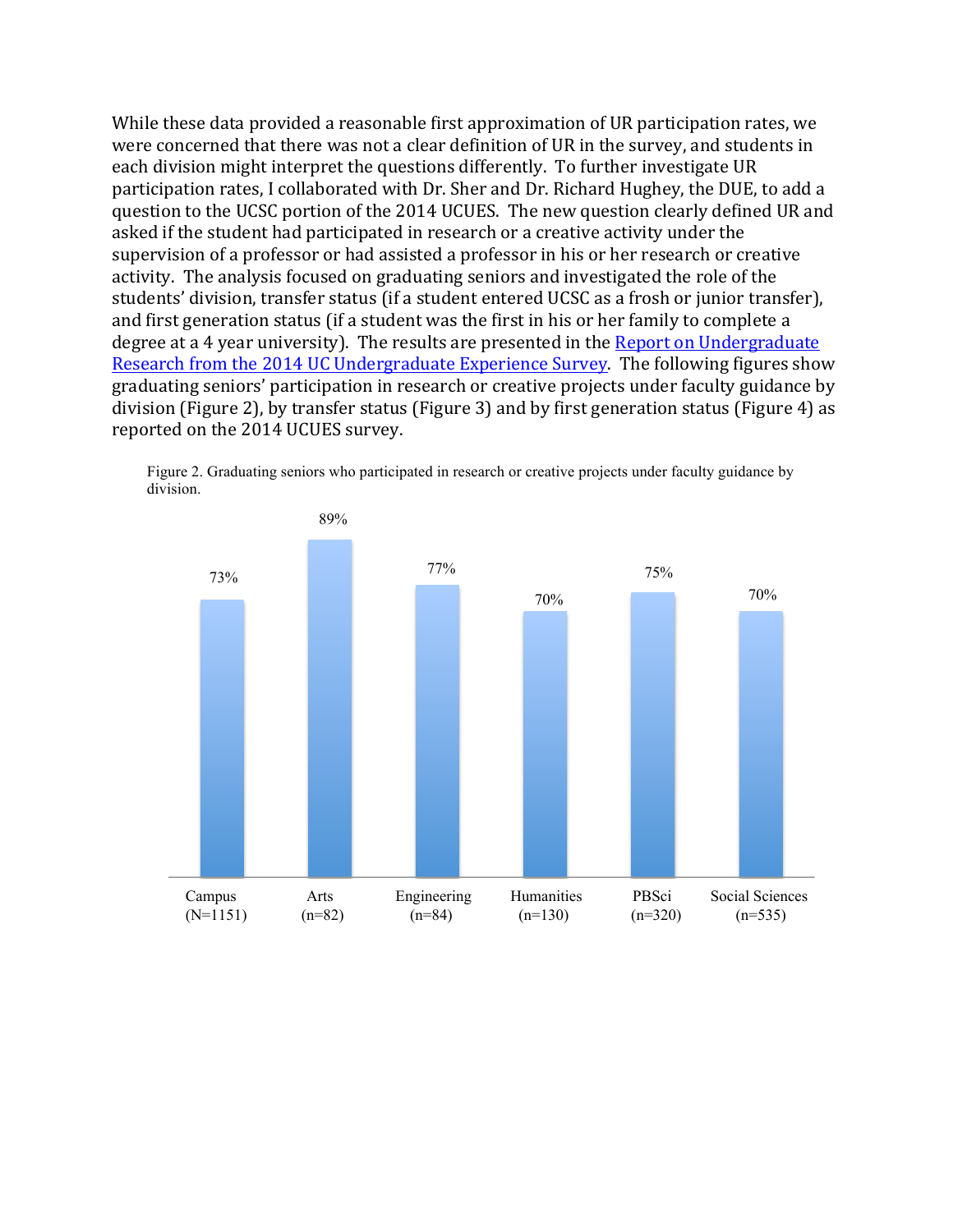Figure 3. Graduating seniors who participated in research or creative projects under faculty guidance by transfer status.



Figure 4. Graduating seniors who participated in research or creative projects under faculty guidance by first generation status.

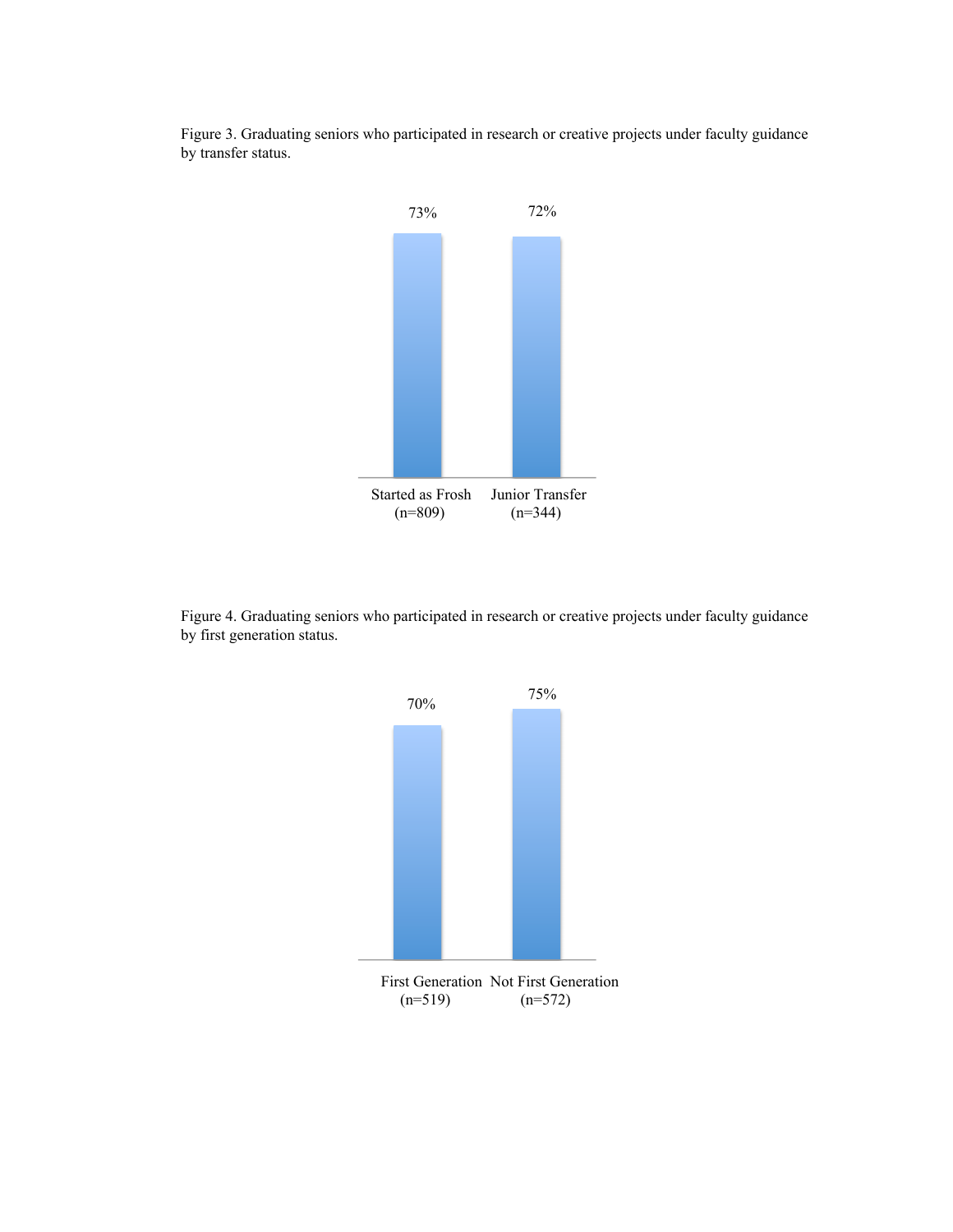Overall, 73% of graduating seniors reported that they had worked on research or a creative activity under the supervision of a professor or had assisted the professor in his or her research or creative activity (Figure 2). Participation rates did not vary statistically significantly by division (Figure 2), transfer status (Figure 3), or first generation status  $(Figure 4)$ .

## *UCSC Undergraduate Research Opportunities Website*

The website serves as the central online location for the UCSC community to access information about UR. I track utilization through Google Analytics, which provides detailed information going back to the site launch on October 26, 2012. The website covers a wide range of topics, including division-specific information, preparing for undergraduate research, joining a lab or research group, independent study options, and how to email professors. In addition, there is a searchable database of selected UR programs at UCSC and in the region, and brief descriptions of large, multi-site summer programs, such as the National Science Foundation Research Experience for Undergraduate Program (REU).

The following tables present website utilization data for the last three years. Table 1 shows website utilization for all users and for users with a California IP address. Table 2 shows website utilization for all new users and for all new users with a California IP address. Note that each count is unduplicated, such that a single user is counted at most once per year and once overall. Year 1 is October 26, 2012-June 30, 2013; Year 2 is July 1, 2013-June 30, 2014, Year 3 is July 1, 2014-June 30, 2015.

| Year  | $# V_{\text{isits}}$ | $\#$ Visits with CA | % Visits with CA |
|-------|----------------------|---------------------|------------------|
|       |                      | IP address          | IP address       |
|       | 13,708               | 10,015              | 73%              |
|       | 58,716               | 20,615              | 35%              |
|       | 188,732              | 56,037              | 30%              |
| Total | 261,156              | 66,052              | 26%              |

Table 1. Website utilization by all users and by users with a California (CA) IP address. Percentages are rounded to the nearest whole number. Each year is an unduplicated count.

Table 2. Website utilization by all new users and by new users with a California (CA) IP address. Percentages are rounded to the nearest whole number. Each year is an unduplicated count.

| Year  | $#$ New Users | $#$ New Users with<br><b>CA IP Address</b> | % New Users with<br><b>CA IP Address</b> |
|-------|---------------|--------------------------------------------|------------------------------------------|
|       | 9.712         | 6.411                                      | 66%                                      |
|       | 46,882        | 13,386                                     | 29%                                      |
|       | 157,237       | 37.787                                     | 24%                                      |
| Total | 212.731       | 44.198                                     | 21%                                      |

Website utilization grew phenomenally during the three years, from under 15,000 visits during the first year to almost 190,000 visits during the third year. While almost three quarters of visits in the first year were from users with a California IP address (73%), in the last two years the percentage of users with a California IP address fell to approximately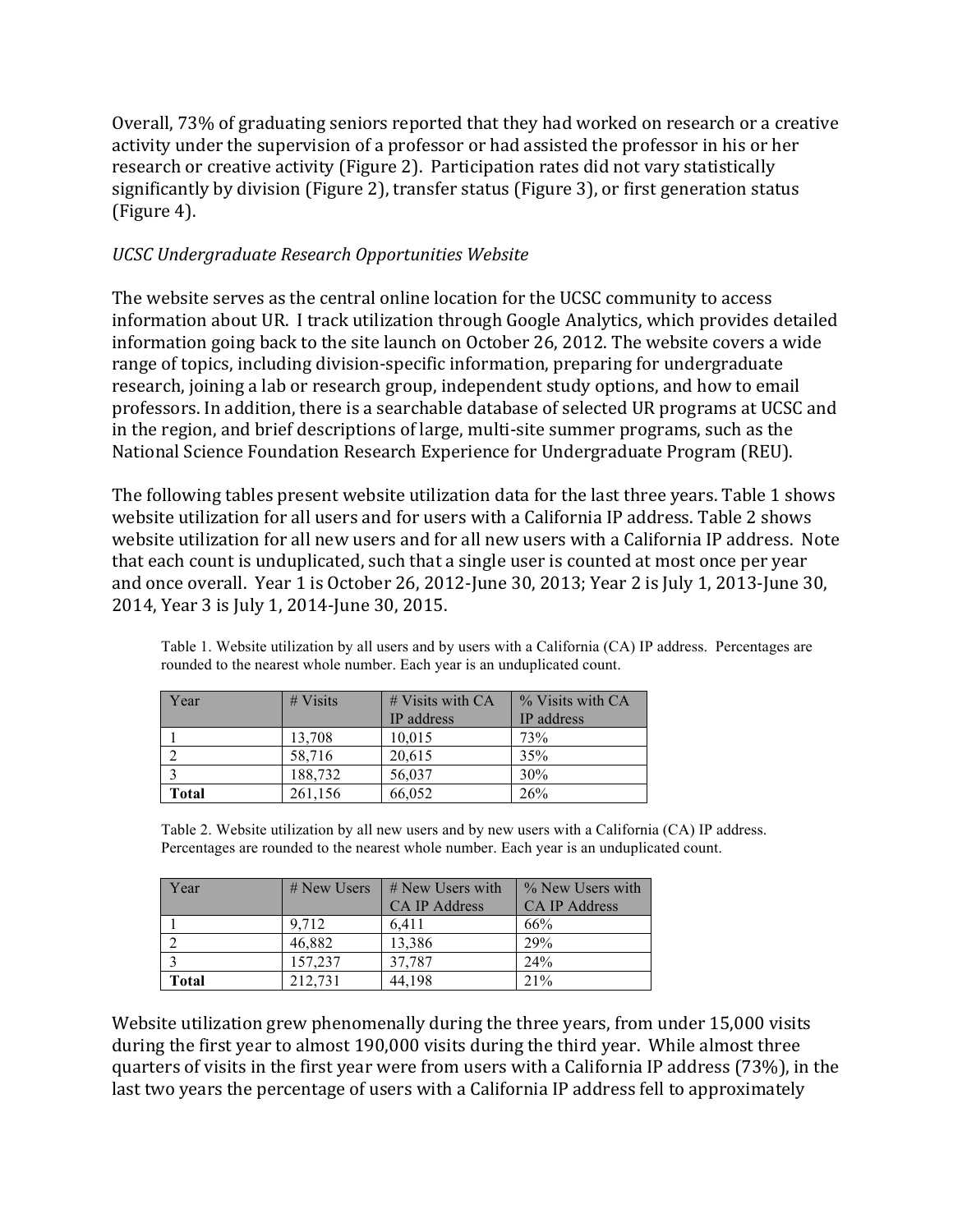one-third of the number of annual visits (Table 1). Website utilization by new users follows similar patterns to utilization by all users, with the highest fraction of new users coming from IP addresses in California during the first year  $(66%)$ , and then in the last two years falling to approximately one-quarter of new visits (Table 2).

Table 3 presents website utilization for users with a California IP address.

Table 3. Website utilization for users with a California IP address. Percentages are rounded to the nearest whole number. Each year is an unduplicated count.

| Year | $#$ Visits with CA IP | Annual $\%$ | $#$ New Users with | Annual $\%$ |
|------|-----------------------|-------------|--------------------|-------------|
|      | Address               | Change/     | CA IP Address      | Change      |
|      | 10.015                |             | 6.411              | ---         |
|      | 20.615                | $+106%$     | 13.386             | $+109%$     |
|      | 56.037                | $+172%$     | 37.787             | $+182%$     |

While the relative proportion of visitors with a California IP address in comparison to all visitors declined annually (Table 2), there were substantial annual increases for both all visitors with a California IP address and new visitors with a California IP address. In the second year, there was over 100% growth, and in third year, the growth was even higher, with an increase of 172% for the total number of visits of students with a California IP address and 182% for the number of new users with a California IP address (Table 3).

Utilization data for specific webpages provide insight into what specific topics are of most interest to website visitors. Table 4 shows the 10 most visited webpages during the threeyear period.

| Webpage Title                           | $#$ of    | $%$ of    |
|-----------------------------------------|-----------|-----------|
|                                         | Pageviews | Pageviews |
| <b>Examples of Emails to Professors</b> | 211,099   | 49%       |
| Homepage                                | 37,003    | $9\%$     |
| Join a Lab or Research Group            | 16,359    | $4\%$     |
| <b>UR Database</b>                      | 11,042    | $3\%$     |
| Physical and Biological Sciences        | 10,546    | $2\%$     |
| <b>Application Dates and Tips</b>       | 7,109     | $2\%$     |
| Engineering                             | 5,333     | $1\%$     |
| Overview                                | 4,369     | $1\%$     |
| Preparing for Undergraduate Research    | 4,253     | $1\%$     |
| For Students                            | 3.872     | $1\%$     |

Table 4. Most visited webpages during years 1-3. Numbers are rounded to the nearest whole number.

The "Examples of Emails to Professors" webpage accounts for approximately half of all pageviews in the last three years. In contrast, the next most frequently viewed webpage, the "Homepage" has only 9% of pageviews. The remaining pages contributed less than  $5\%$ of total pageviews, with the highest contributions from "Join a Lab or Research Group"  $(4%)$ , the UR Database  $(3%)$ , Physical and Biological Sciences  $(2%)$  and Application Dates and Tips  $(2%)$ .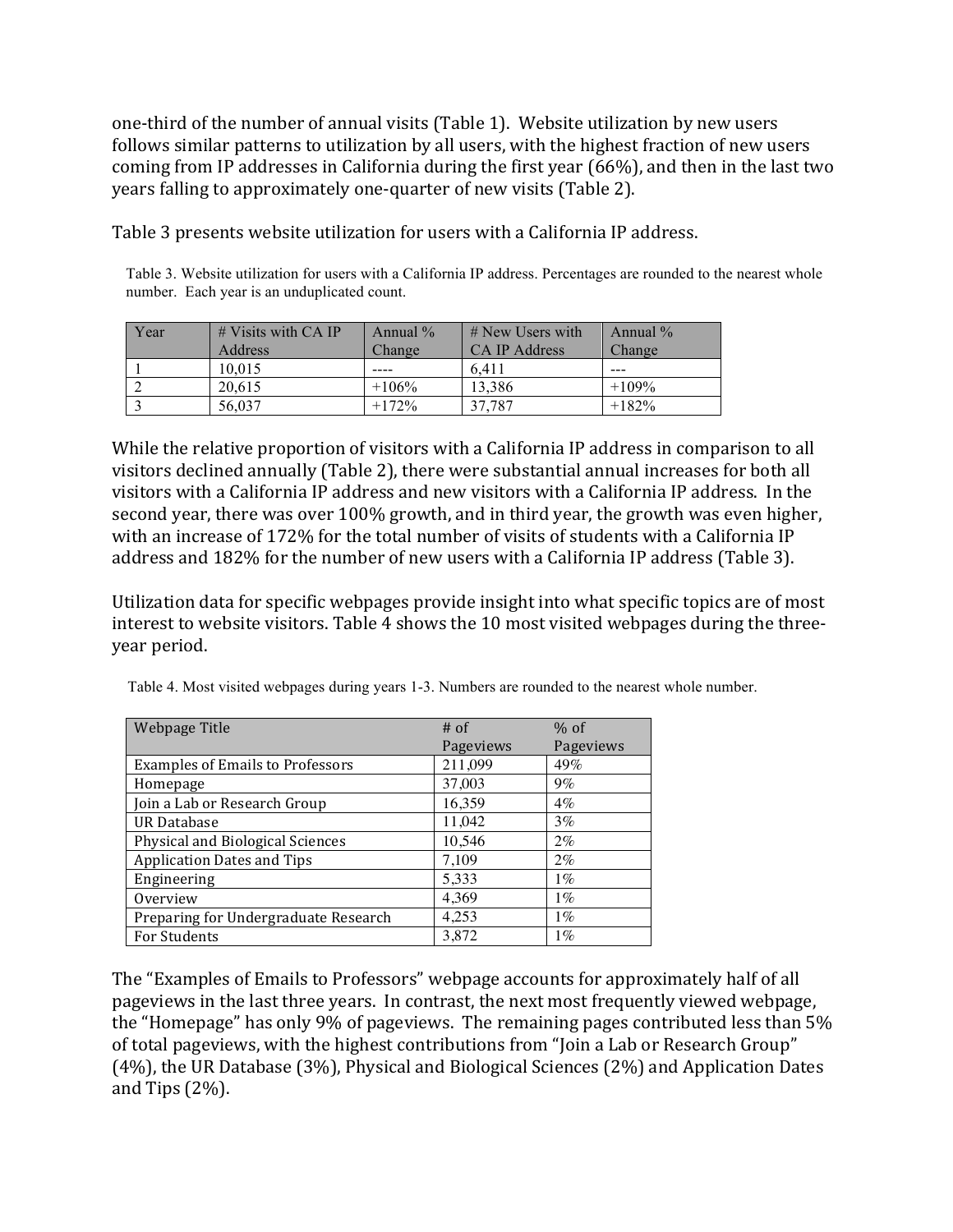#### *Student Advising*

I record detailed utilization data in a FileMaker Pro database for the advising do for individual students, including student demographic information and the topic(s) addressed.

From October 26, 2012 to June 30, 2015, I provided individual advising through emails or in-person to 373 students, with 742 contacts for a total of 229 hours. Table 5 presents the most common subjects that I addressed with students. Since multiple topics are typically addressed in each communication, the total number of topics is higher than the total number of contacts.

Table 5. Topics addressed in advising for individual students in years 1-3. Percentages are rounded to the nearest whole number.

| Topic                                     | Count          | % Total |
|-------------------------------------------|----------------|---------|
| How to get involved/find a lab            | 393            | 26%     |
| Communicating with professors             | 251            | 16%     |
| General introduction                      | 170            | 11%     |
| Summer research and programs              | 121            | 8%      |
| Getting reference letter                  | 112            | 7%      |
| Graduate school                           | 84             | 5%      |
| CV/resume/personal statement/cover letter | 57             | 4%      |
| <b>STEM Diversity Programs</b>            | 57             | 4%      |
| Options after graduation                  | 47             | 3%      |
| Funding                                   | 37             | $2\%$   |
| Options with low GPA                      | 36             | 2%      |
| Eligibility                               | 35             | $2\%$   |
| UCSC programs, general                    | 31             | 2%      |
| Professional Development Workshops        | 27             | 2%      |
| Other                                     | 25             | 2%      |
| Post-baccalaureate programs               | 16             | $1\%$   |
| UR awards                                 | 16             | $1\%$   |
| Poster questions                          | 10             | $1\%$   |
| International student questions           | 5              | $<1\%$  |
| How to get credit                         | $\overline{3}$ | $<1\%$  |
| Publishing                                | $\overline{2}$ | $<1\%$  |
| <b>TOTAL</b>                              | 1535           |         |

During the three-year period, students approached me for information on a wide range of topics. Approximately half of the students I advised sought my help for information related to finding a lab or research group  $(26%)$ , help for communicating with professors  $(16%)$ , or for a general introduction of UR at UCSC (8%). Smaller fractions of students were interested in application materials or about their options for after college, including graduate school  $(5\%)$ , options after graduation  $(3\%)$ , post-baccalaureate programs  $(1\%)$ .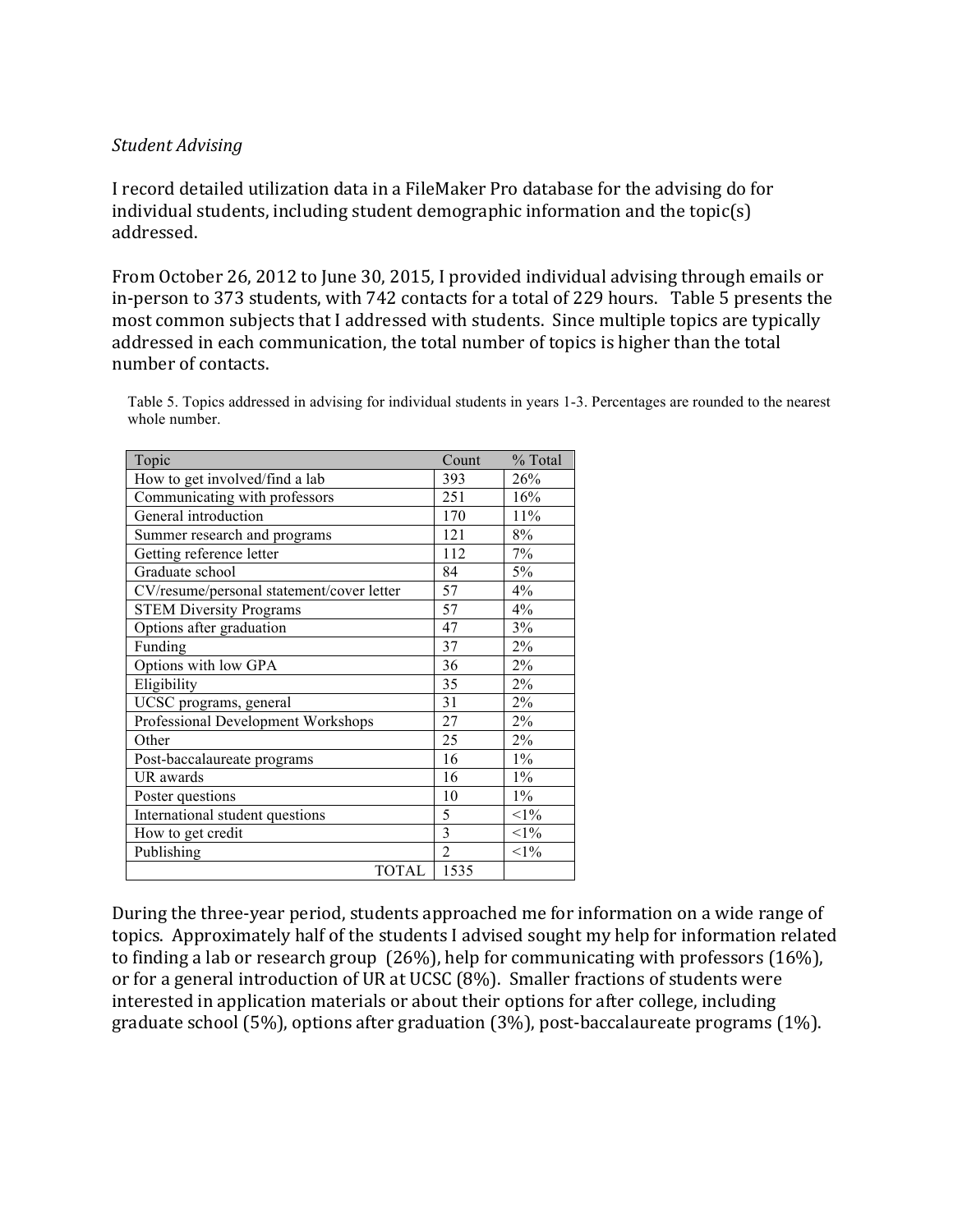# **Section 2**

The new UR participation rate data presents an encouraging snapshot of UR at UCSC. I am pleased to see the evident equality in participation rates between divisions, transfer status, and first generation status. Overall, these data suggest that UCSC is doing an excellent job engaging most of our students in UR before they graduate. These data are especially compelling because the disparities between divisions and transfer status found in the first analysis were not found in the new analysis.

However, 23% of seniors who meet the academic qualifications to graduate lack this critically valuable experience. We need to commit ourselves as a community to making UR accessible to all students who graduate. An essential first step is to make sure that all undergraduates have the basic information they need so that they can prepare to become active participants in their own education.

Based on my own experience and the website and advising utilization data, students need to know:

- $\bullet$  What UR is
- Why it is important
- That it is available in every major
- That students usually must take the initiative to contact professors
- That there are specific guidelines to follow when communicating with a professor
- That they need to build relationships with professors so that they can get advice and/or letters of recommendation

Many faculty and staff members I have met point out that the students have been given this information many times. From the first quarter, students are repeatedly reminded that participating in UR is one of the most important benefits for coming to UCSC and that it is critical for the student's success to go to office hours and to interact with professors. However, in my experience, many students, especially frosh in fall quarter, are intensely focused on simply adjusting to and learning to negotiate the university.

Providing basic information about UR to all frosh would be challenging, but feasible. Since they take a required writing class at their colleges, undergraduate peer advisors from that college could make short presentations at the winter quarter class and be available to answer questions. The students could be directed to the website and encouraged to build relationships with professors.

Providing this information to transfer students, however, is more difficult. They need the information sooner, since their time at UCSC is limited. I am not aware of any opportunity to reach all transfer students; each division and department would need to identify the most appropriate time.

The establishment of an Undergraduate Research Center in a highly visible, central location could demonstrate a university wide commitment to UR. In my second annual report, I